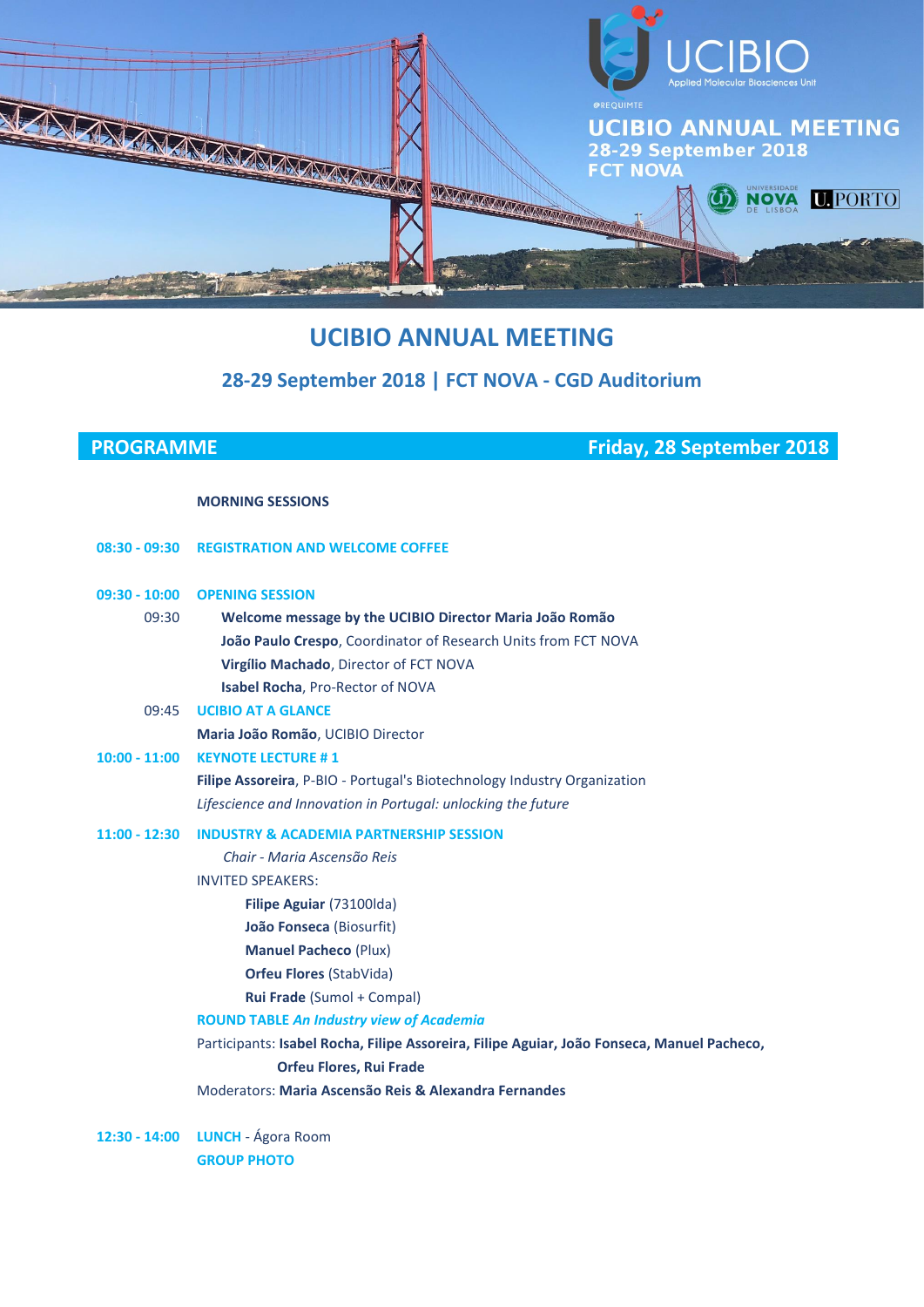#### **AFTERNOON SESSIONS**

| $14:00 - 15:00$ | <b>SCIENTIFIC SESSION 1, TL - Biological and Biomolecular Interactions</b>                          |
|-----------------|-----------------------------------------------------------------------------------------------------|
|                 | Chair - Eurico Cabrita                                                                              |
| 14:00           | Eurico Cabrita, FCT NOVA - Overview of the Thematic Line                                            |
| 14:05           | Susana Palma, FCT NOVA - Machine learning for the meta-analyses of microbial pathogens' volatile    |
|                 | signatures                                                                                          |
| 14:20           | Rui Neves, FCUP - Assessment and optimization of antidiabetic compounds through computational       |
|                 | and experimental approaches                                                                         |
| 14:35           | Sofia Pauleta, FCT NOVA - Copper tolerance in Enterococcus faecium: unveiling the activity of a     |
|                 | multicopper oxidase encoded by cueO gene and its gene transfer to Staphylococcus aureus             |
| 14:50           | Francisco Leisico, FCT NOVA - Peptidoglycan amidation in Staphylococcus aureus - structure-function |
|                 | studies                                                                                             |
| 14:55           | Sara Pais, FCT NOVA - Identification and characterization of CteG, a novel Chlamydia trachomatis    |
|                 | virulence protein                                                                                   |
| $15:00 - 16:00$ | <b>SCIENTIFIC SESSION 2, TL - Diagnostics, Drug Discovery and Development</b>                       |
|                 | Chair - Maria João Ramos                                                                            |
| 15:00           | Maria João Ramos, FCUP - Overview of the Thematic Line                                              |
| 15:05           | Aldino Viegas, FCT NOVA, NMR Structural Studies in Drug Discovery and Development                   |
| 15:20           | Bruno Fonseca, FFUP - Cannabinoids in female reproductive tissues: biomarkers or therapeutic drugs? |
| 15:35           | Teresa Santos Silva, FCT NOVA - Development and Characterization of new nanoagents to treat         |
|                 | <b>Rheumatoid Arthritis</b>                                                                         |
| 15:50           | Tiago Augusto, FFUP - Role of Autophagy and PI3K in Aromatase Inhibitors-Acquired Resistance        |
| 15:55           | Fabíola Medina, FCUP - A QM/MM study of the reaction mechanism of human 6-ketoacyl reductase        |
|                 |                                                                                                     |
| $16:00 - 16:30$ | <b>NETWORKING COFFEE BREAK</b>                                                                      |
|                 |                                                                                                     |
| $16:30 - 17:30$ | <b>KEYNOTE LECTURE #2</b>                                                                           |
|                 | Maria João Bonifácio, BIAL-Portela & CIA SA                                                         |
|                 | Discovery & Development of New Drugs: Catechol-O-Methyltransferase Inhibitors                       |
|                 |                                                                                                     |
| 17:30 - 20:00   | PHD STUDENT POSTER SESSION - Ágora Room                                                             |
|                 | Sponsored by Nano4Global - with refreshments and networking                                         |
|                 |                                                                                                     |
| 19:00 - 20:00   | Meeting of the Directive Board, Research Groups Leaders and Lab Leaders - Library Auditorium        |
|                 |                                                                                                     |
| $20:00 - 22:00$ | <b>DINNER</b> - C@mpus.Come, FCT NOVA                                                               |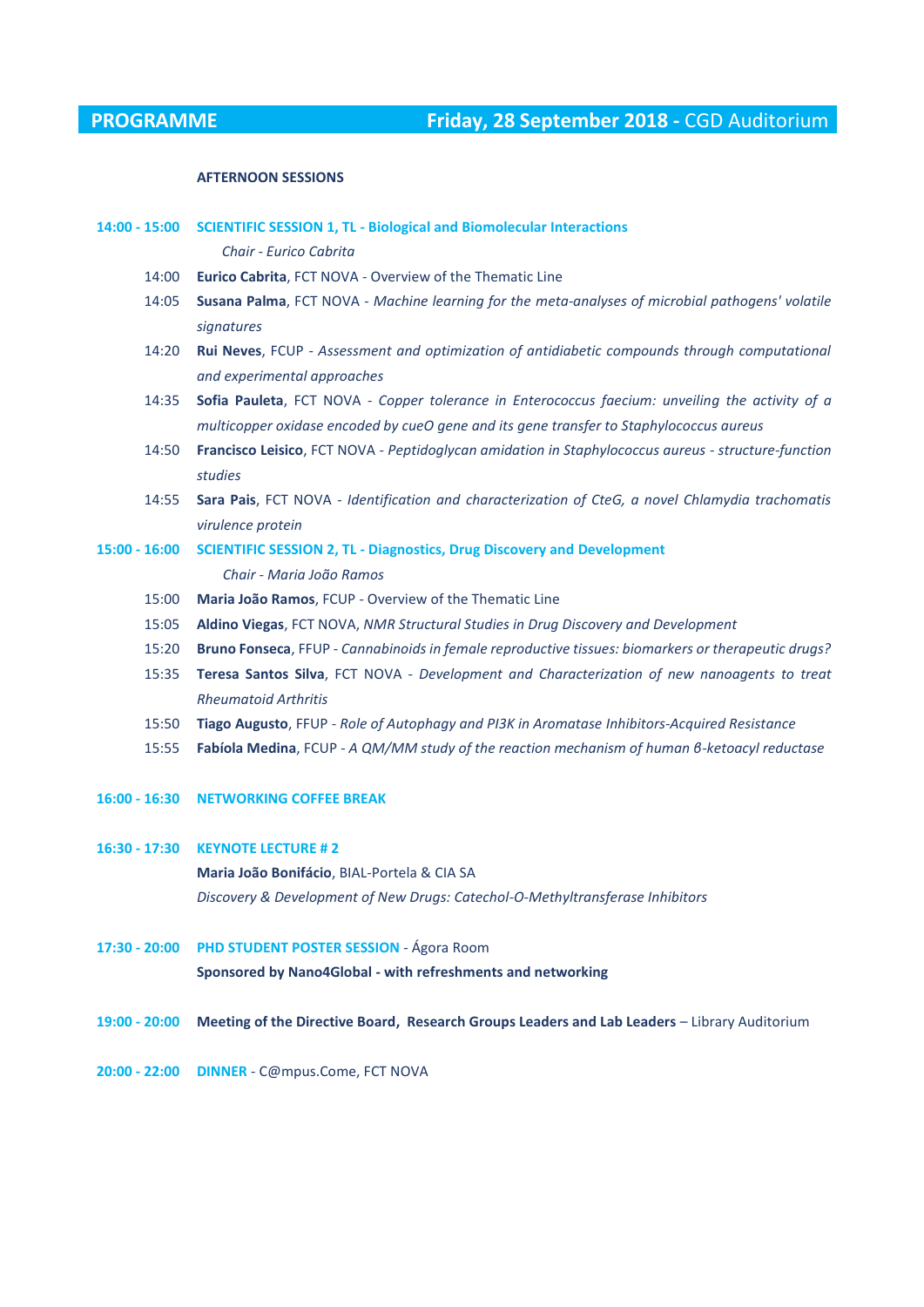#### **MORNING SESSIONS**

### **09:30 - 10:30 SCIENTIFIC SESSION 3, TL - Safety in Human and Environmental Health** *Chair - Maria de Lourdes Bastos*

09:30 **Maria de Lourdes Bastos**, FFUP - Overview of the Thematic Line

- 09:35 **Pedro Costa**, FCT NOVA - *Toxins and other bio-reactives from marine invertebrates: Hazards or novel resources?*
- 09:50 **Ana Freitas**, FFUP - *Advances in the establishment of Enterococcus faecium key virulence factors*
- 10:05 **Marta Martins**, FCT NOVA - *Interactions between environmental carcinogens: a genotoxic and metabolomic approach*
- 10:20 **Ana Margarida Araújo**, FFUP *Characterization of hepatic metabolic disturbances caused by subtoxic levels of 3,4-methylenedioxymethamphetamine (MDMA)*
- 10:25 **Jaime Conceição**, FFUP *Oral solid formulations containing cyclodextrins as excipients*

#### **10:30 - 11:00 NETWORKING COFFEE BREAK**

**11:00 - 12:00 SCIENTIFIC SESSION 4, TL - (Nano)Bioengineering**

*Chair - Ana Cecília Roque*

- 11:00 **Ana Cecília Roque**, FCT NOVA Overview of the Thematic Line
- 11:05 **Catarina R. Rodrigues**, FCT NOVA, *Nano4Nutrition - Nanotechnology approach for targeted absorption of nutraceuticals towards a human healthy nutrition*
- 11:20 **Nuno Cerqueira**, FMUP - *Novel pathways for nitric oxide formation in humans: kinetic and mechanistic studies on the nitrite reductase activity of molybdoenzymes*
- 11:35 **Maria Enea**, FFUP - *Multifunctional Nanocarries for smart drug delivery: Nanotoxicology assessments and imaging - MultiNANO@Tox*
- 11:50 **Mariana Matos**, FCT NOVA *Optimisation of a pilot scale process for bioconversion of fruit waste into polyhydroxyalkanoates using mixed microbial cultures*
- 11:55 **Tiago Ferro**, FCT NOVA *MHC class I stability is modulated by cell surface sialylation in human dendritic cells*

# **12:00 - 13:00 KEYNOTE LECTURE # 3 Margarida Casal**, CMBA - Centre of Molecular and Environmental Biology, University of Minho *Learning from nature: biopolymer design with biomimetic properties and smart behaviour*

**13:00 - 14:30 LUNCH** - Ágora Room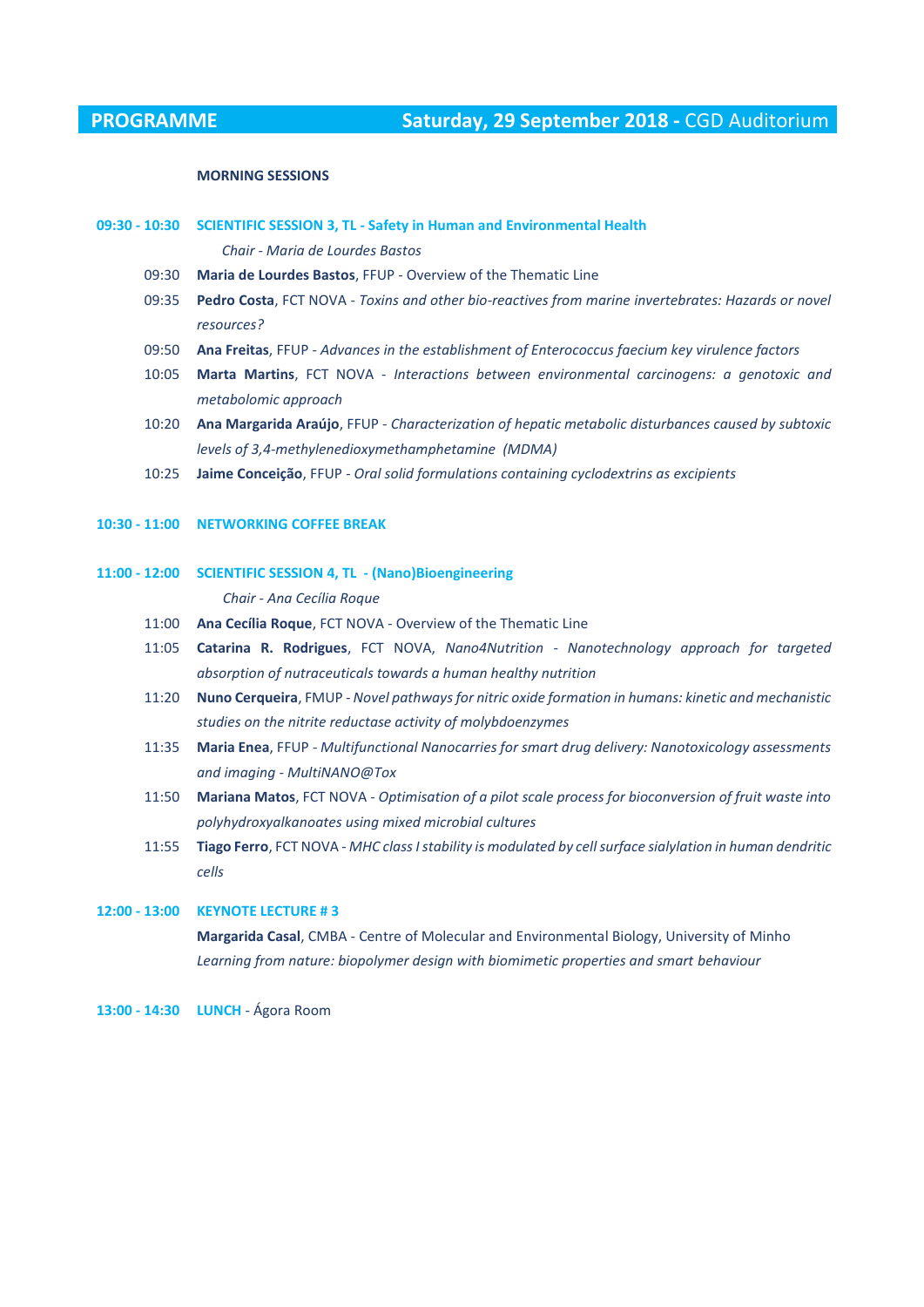#### **AFTERNOON SESSIONS**

#### **14:30 - 15:30 INVITED LECTURES FROM EXTERNAL R&I UNITS**

- 14:30 **Ana Paula Duarte**, CICS-UBI - Health Sciences Research Center, University of Beira Interior
- 15:00 **Carlos Fontes**, CIISA Centre for Interdisciplinary Research in Animal Health, Faculty of Veterinary Medicine - University of Lisbon

#### **15:30 - 16:00 CLOSING SESSION**

- 15:30 **Nano4Global Poster awards**
- 15:40 **Félix Carvalho**, UCIBIO Vice-Director

## MEETING VENUE



#### **ORGANIZING COMMITTEE PHD STUDENTS COMMITTEE**

*Angelina S. Palma, FCT NOVA Francisco Leisico, FCT NOVA Bruno Fonseca, FFUP Joana Bugalhão, FCT NOVA Jaime Mota, FCT NOVA Lia Costa, FFUP Paula Guedes de Pinho, FFUP Luís Midão, FFUP Teresa Sequeira-Carlos, FCT NOVA Micael Silva, FCT NOVA*

*Viviana Correia, FCT NOVA*

**CONFERENCE LIVE SKETCHER** *Benedita Pinheiro, FCT NOVA*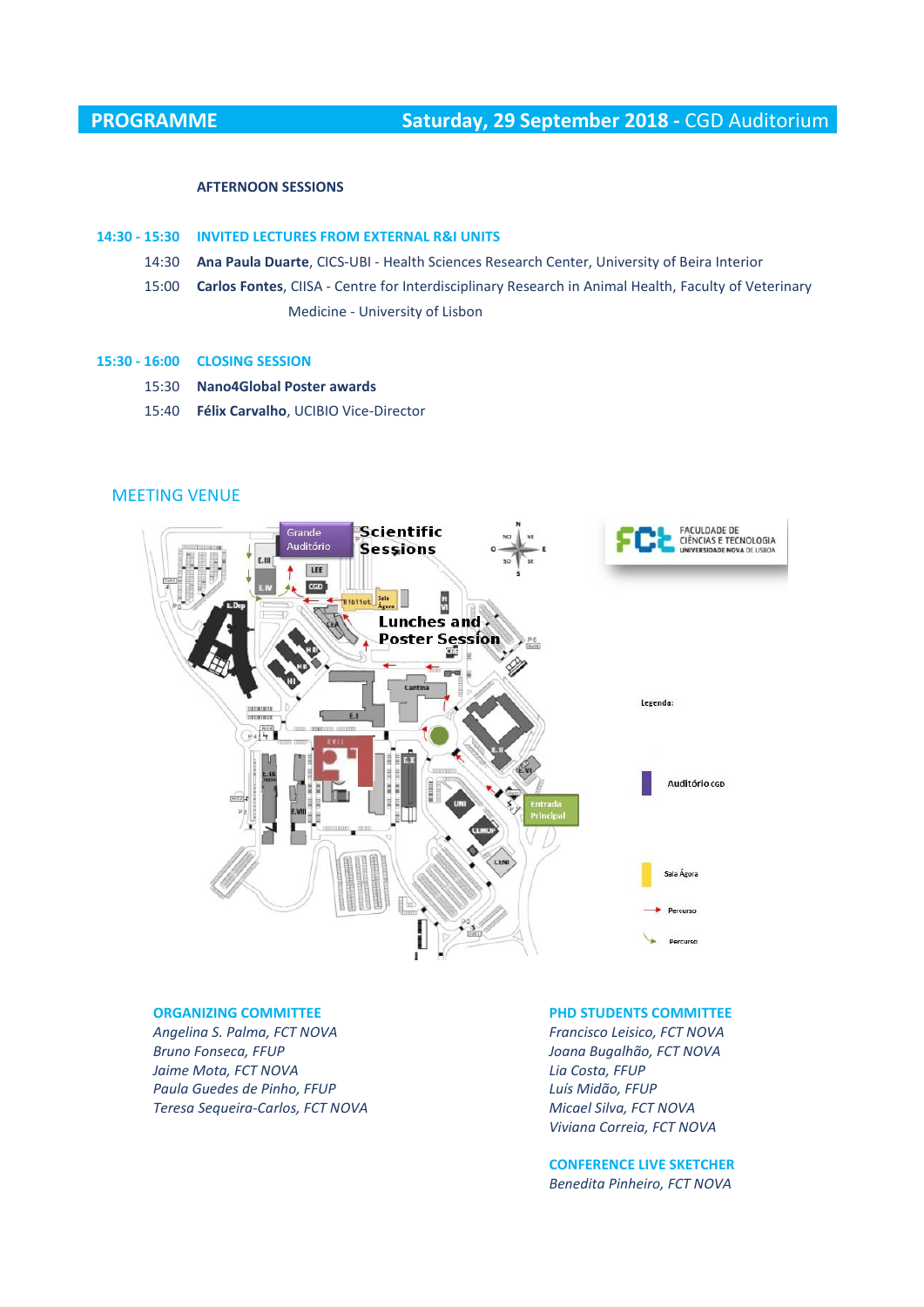### **KEYNOTE LECTURES SHORT BIO**



**FILIPE ASSOREIRA** is the co-founder and CEO at Nano4 - Nanotechnology company applied to diagnostics.

President of P-BIO Portugal's Biotech Industry Organization since 2015. Pharmacy Degree from University of Coimbra and MBA from AESE/IESE. For 12 years, from 2003 to 2015, gained multi-country corporate experience at Genzyme, including serving as Country manager of Portugal. Leadership roles in merger and crisis situations. Successful retail entrepreneur.



**MARIA JOÃO BONIFÁCIO** is currently Head of Pharmacology Research at BIAL.

PhD in Biomedical Sciences. In 2015 became manager of the Target Identification and Early Pharmacology Service. Over the last 21 years developed research in the areas of Biochemistry, Molecular Biology and Pharmacology associated to the development of new drugs for CNS and cardiovascular disorders, from which resulted over 40 publications in peer-reviewed journals.



### **MARGARIDA CASAL** is the Vice-Rector for Education at University of Minho.

Full Professor of Biology at School of Sciences. Vice-President of the *Sociedade Portuguesa de Genética*. Coordinator of the FCT Doctoral Program in Applied and Environmental Microbiology. PhD in Biology from University of Minho in 1995. Head of the Centre of Molecular and Environmental Biology (2013- 2016) and Dean of the School of Sciences at U.Minho (2016-2017). Authored 9 patents, 8 book chapters and more than 120 ISI publications.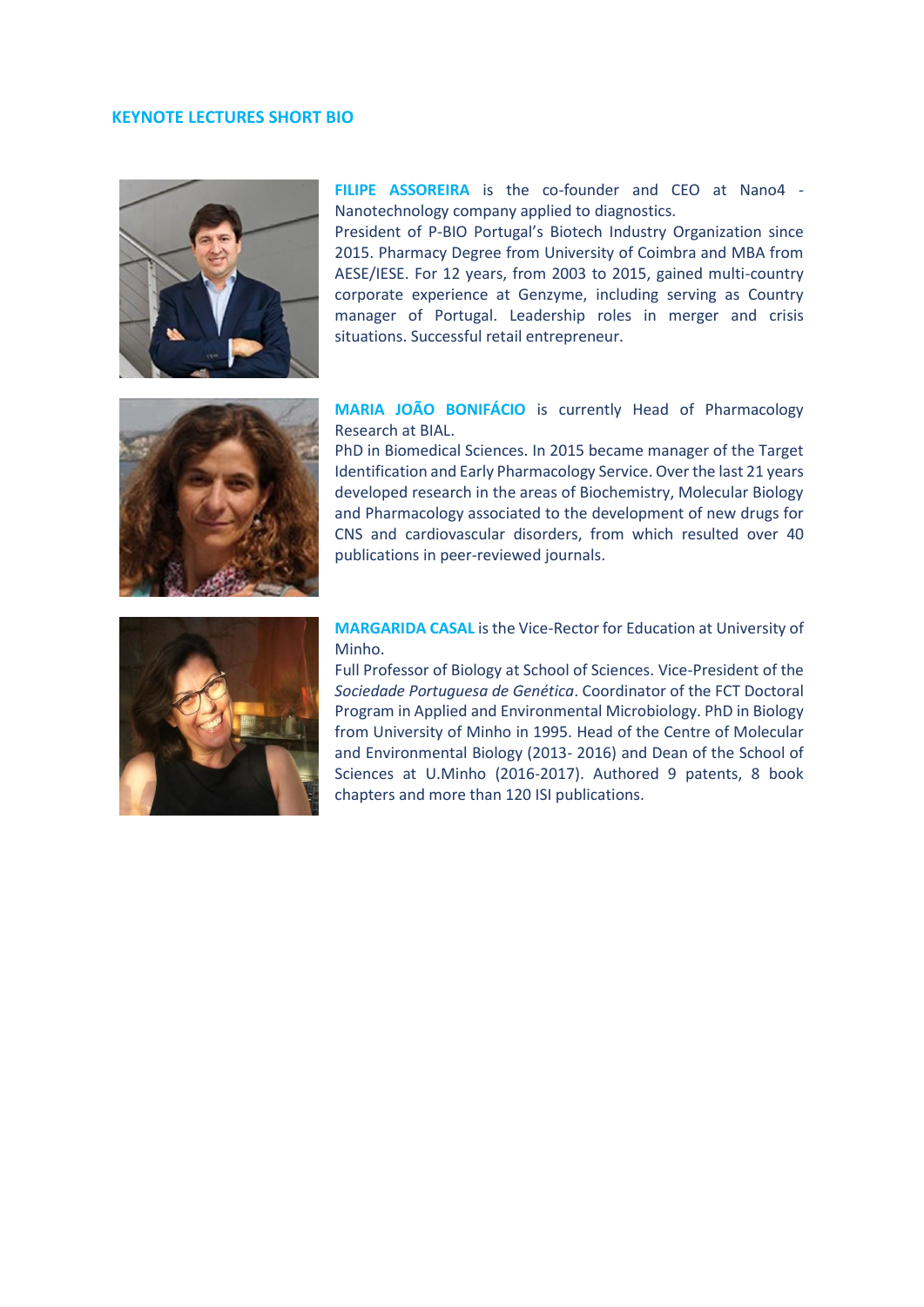#### **POSTER SESSION**

- **P1 Ana Margarida Araújo**, M. L. Bastos, E. Fernandes, F. Carvalho, M. Carvalho, P. G. de Pinho *Characterization of hepatic metabolic disturbances caused by subtoxic levels of 3,4 methylenedioxymethamphetamine (MDMA)*
- **P2 Ana Pontes**, P. Gonçalves, J. P. Sampaio *Characterization of a yeast hybrid lineage associate with olive brine*
- **P3 Ana Rita Lima**, A. M. Araújo, J. Pinto, C. Jerónimo, R. Henrique, M. L. Bastos, M. Carvalho, P. G. de Pinho *Evaluation of prostate cancer volatilome: an in vitro approach*
- **P4 Ana Sofia Oliveira**, J. Pinto, P. Lopes, M. Cabral, M. L. Bastos, P. G. de Pinho *CorkPlus – Contribution of cork stoppers for chemical and sensory properties of bottled wine*
- **P5 André F. Pina**, N. M. F. S. A. Cerqueira *Computational studies addressed to the catalytic mechanism of PNPOx*
- **P6 Carla S. S. Teixeira**, M. J. Ramos, N. M. F. S. A. Cerqueira *Computational studies addressed to the catalytic mechanism of Tryptophan Synthase. An emergent target for the treatment of tuberculosis*
- **P7 Cláudia S.M. Fernandes**, A. S. Pina, A. C. Roque *Affinity hydrogels with tunable properties*
- **P8** D. Penas, N. R. Almeida, **Ana V. Almeida**, J. P. Guerra, J. P. Jacinto, N. Coelho, P. Tavares, A. S. Pereira *Structural Study of Dps by PELDOR*
- **P9** D. O. Ribeiro, **Raquel Costa**, B. A. Pinheiro, N. F. Brás, M. J. Ramos, M. J. Romão, T. Feizi, W. Chai, C. M.G.A. Fontes, A. S. Palma, A. L. Carvalho *Structural-functional Characterization of a New LysM Domain from Clostridium thermocellum*
- **P10 Fabiola E. Medina**, R. P. P. Neves, M. J. Ramos, P. A. Fernandes *A QM/MM study of the reaction mechanism of human ß-ketoacyl reductase*
- **P11 Francisco Leisico**, D. Vieira, T. A. Figueiredo, M. Silva, E. J. Cabrita, C. Morlot, T. Vernet, A. Zapun, R. G. Sobral, A. M. Ludovice, J. Trincão, M. J. Romão, H. de Lencastre, T. Santos-Silva *Peptidoglycan amidation in Staphylococcus aureus - structure-function studies*
- **P12 Helena Coelho**, M. de las Rivas, A. Diniz, S. Y. Vakhrushev, H. Clausen, F. Corzana, R. Hurtado-Guerrero, J. Jiménez-Barbero, F. Marcelo *19F-NMR Spectroscopy of a GalNAc-T2 inactive mutant unveil an induced-fit mechanism for GalNAc-Ts glycosylation*
- **P13 Henrique S. Fernandes**, M. J. Ramos, and N. M. F. S. A. Cerqueira *The catalytic mechanism of Serine Hydroxymethyltransferase: a drug target against Malaria*
- **P14 Jaime Conceição**, O. Adeoye, H. M. Cabral-Marques, J. M. Sousa Lobo *Oral solid formulations containing cyclodextrins as excipients*
- **P15 Joana N. Bugalhão**, A. Vieira, M. P. Luís, L. J. Mota *Identification and characterization of novel Chlamydia trachomatis virulence proteins interfering with host cell trafficking pathways*
- **P16 João P. Guerra**, J. P. Jacinto, A. V. Almeida, N. R. Almeida, D. Penas, N. Coelho, P. Tavares, A. S. Pereira *Dps: A multipurpose dodecameric bionanocage*
- **P17 João P. Jacinto**, J. P. Guerra, A. V. Almeida, N. Coelho, N. R. Almeida, D. Penas, A. S. Pereira, P. Tavares *Exploring Dynamic Structures of Bionanocages*
- **P18 Jorge Soares**, V. M. Costa, S. Bronze, H. Gaspar, S. Santos, M. L. Bastos, F. Carvalho, J. Capela *Clorgyline and N-acetyl-L-cysteine lessen the toxicity exhibited by 3,4-DMMC, mephedrone and methamphetamine in differentiated SH-SY5Y cells*